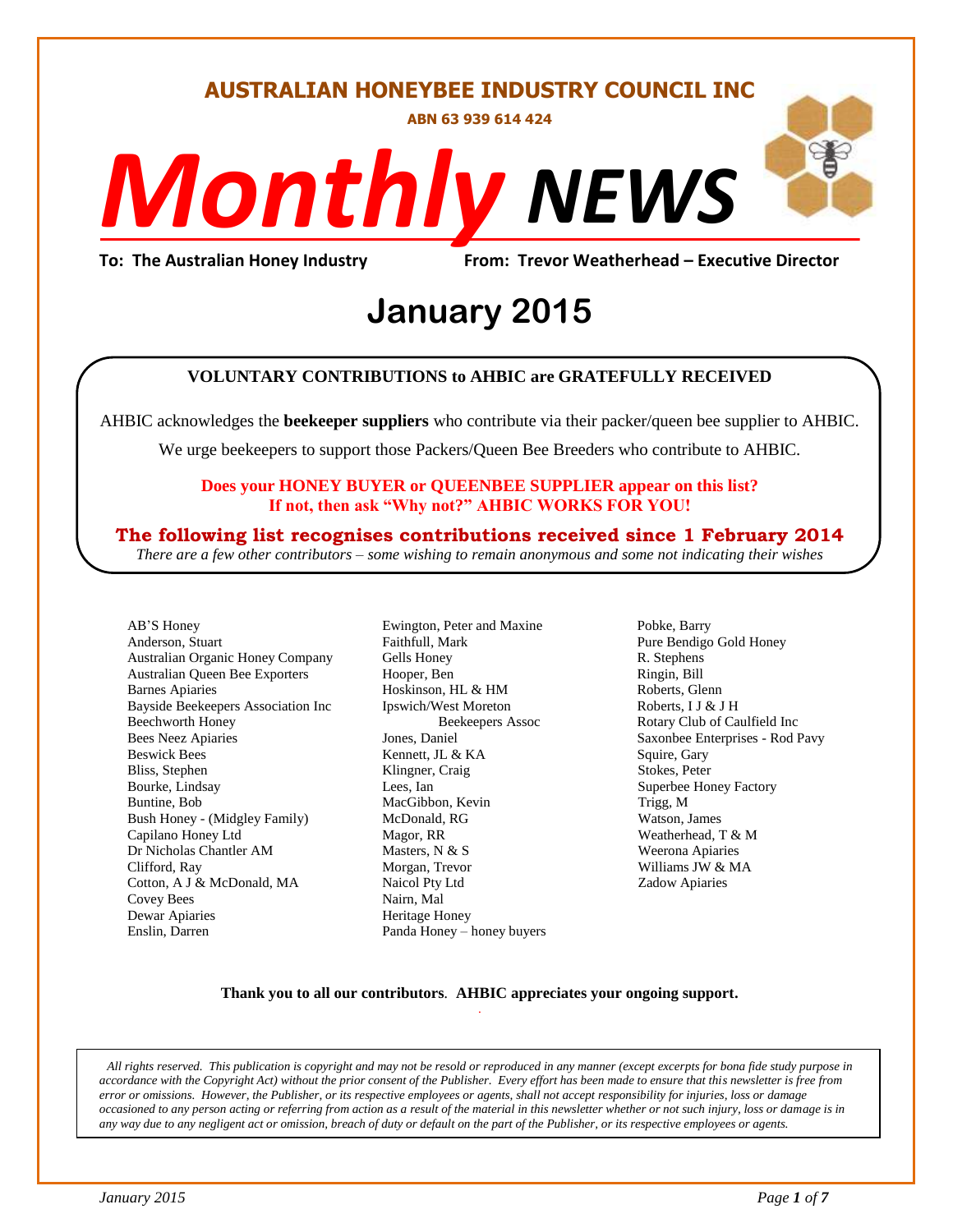#### **LATEST ON HONEY LEVY REFORM AND INCREASE**

As per the last newsletter, please have a look at the AHBIC website [www.honeybee.org.au](http://www.honeybee.org.au/) to see the latest drafts of the Code of Practice and Biosecurity Program.

Also on the site is a record keeping template, a feedback form and where to send the feedback form plus how the honey bee biosecurity arrangements will work.

You are invited to send your comments through to your State Association so they can collate the responses.

There will also be a mail out to all beekeepers in some of the States informing them of the draft Code of Practice and Biosecurity Program.

#### **POST ENTRY QUARANTINE FACILITY**

The new post entry quarantine facilities at Mickleham in Victoria are currently under construction. For importing queen bees, this will take the place of Eastern Creek in Sydney.

To see how much progress has been made, please visit the Post Entry Quarantine GovSpace website at: [https://postentryquarantine.govspace.gov.au](https://postentryquarantine.govspace.gov.au/) to see a time-lapse video showing pictures of the site from May till November 2014.

To see this progress in photos, have a look at the new [photo gallery](https://postentryquarantine.govspace.gov.au/photo-gallery/) which contains monthly photos of the progress at each of the compounds. Check back every month to look at the progress of these buildings through 2015.

#### **WHITE PAPER ON AGRICULTURAL COMPETITIVENESS**

AHBIC has put in a submission to the Agricultural Competitiveness Taskforce from the Department of the Prime Minister and Cabinet. This Taskforce has been charged with developing the papers. AHBIC has been informed it is not expected there will be any public hearings so now we need to await the next paper. Hopefully the beekeeping industry will be recognized in that paper.

#### **EXPORTS OF HONEY TO JAPAN**

The Department of Agriculture website is up and running. It is <http://www.agriculture.gov.au/agriculture-food/meat-wool-dairy/quota/japanquotas>

AHBIC and the Honey Packers and Marketers Association of Australia (HPMAA) have been active in trying to make this information available to those who may be exporting to Japan. AHBIC realises that there may be some exporters who are not known to us or the HPMAA. If you supply honey to a person who has exported to Japan, please let them know about the website so they can obtain the information.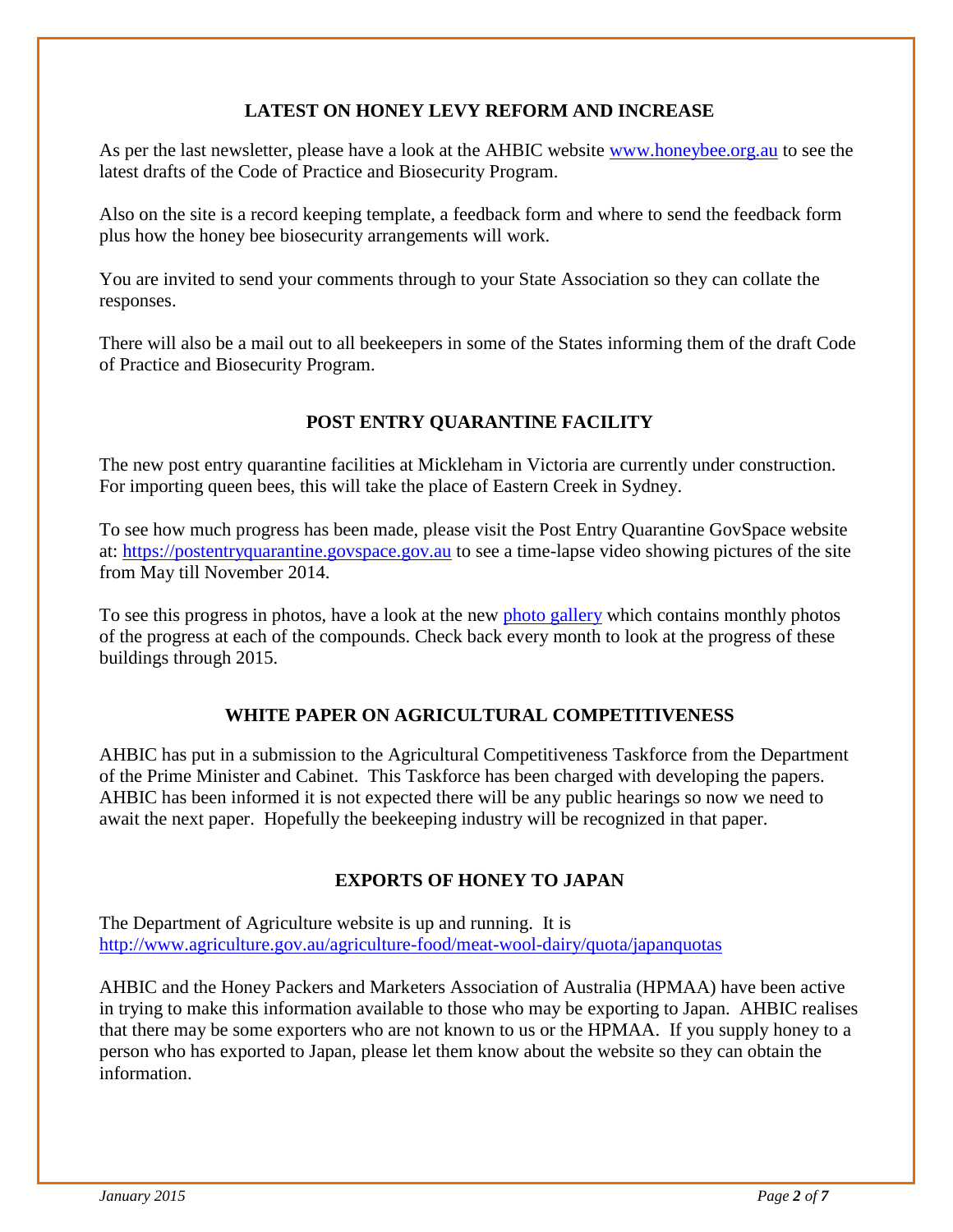#### **CONGRATULATIONS TO PROFESSOR BEN OLDROYD**

Back in October, 2014 Ben received an award for which I am sure all beekeepers will join AHBIC in congratulating Ben on. The following is from the University of Sydney School of Biological Sciences' page.

"In a ceremony at NSW Government House, [Professor Ben Oldroyd](http://sydney.edu.au/science/people/benjamin.oldroyd.php) received a 2014 [NSW Science & Engineering](http://www.chiefscientist.nsw.gov.au/awards/nsw-science-and-engineering-awards-2014)  [Award.](http://www.chiefscientist.nsw.gov.au/awards/nsw-science-and-engineering-awards-2014) Ben won the 'Excellence in Biological Sciences (Ecology, environmental, agricultural and organismal)' prize for his work on behavioural genetics and the evolution of social behaviour.

The NSW Science and Engineering Awards are given annually and acknowledge the state's leading researchers in science and engineering for innovative work that generates economic, health, environmental or technological benefits for New South Wales.

Ben has made significant contributions to our understanding of how honey bee societies are regulated and policed, and how they evolved. He is also heavily involved with the Australian beekeeping industry, helping beekeepers breed better, healthier strains, and providing scientific advice on matters ranging from quarantine and the problems of feral bees.

He has shown that sterility has a genetic basis and identified related genes. His work on the evolution of sociality is particularly profound, because it has united the disparate fields of theoretical population biology and molecular

biology. Ben's ground-breaking work on feral bee populations includes providing the only reliable estimates of feral colony distributions across South East Australia, based on an ingenious genetic sampling technique.

Ben's breeding techniques are now widespread in the Australian beekeeping industry, enhancing productivity. His book, titled 'Asian Honey Bees: Biology, Conservation and Human Interactions', published by Harvard University Press, is the authoritative text on the subject."



 *Professor Ben Oldroyd (right) being presented with his award by the New South Wales Governor Hon. David Hurley*

#### **INQUIRY INTO THE BEEKEEPING AND POLLINATION INDUSTRIES**

Still no response from the Federal Government on the report from this Inquiry. AHBIC continues to ask when it will be ready as we wish to make sure that the recommendations are followed up. We need to learn from the 2008 Inquiry when we did not follow up the recommendations.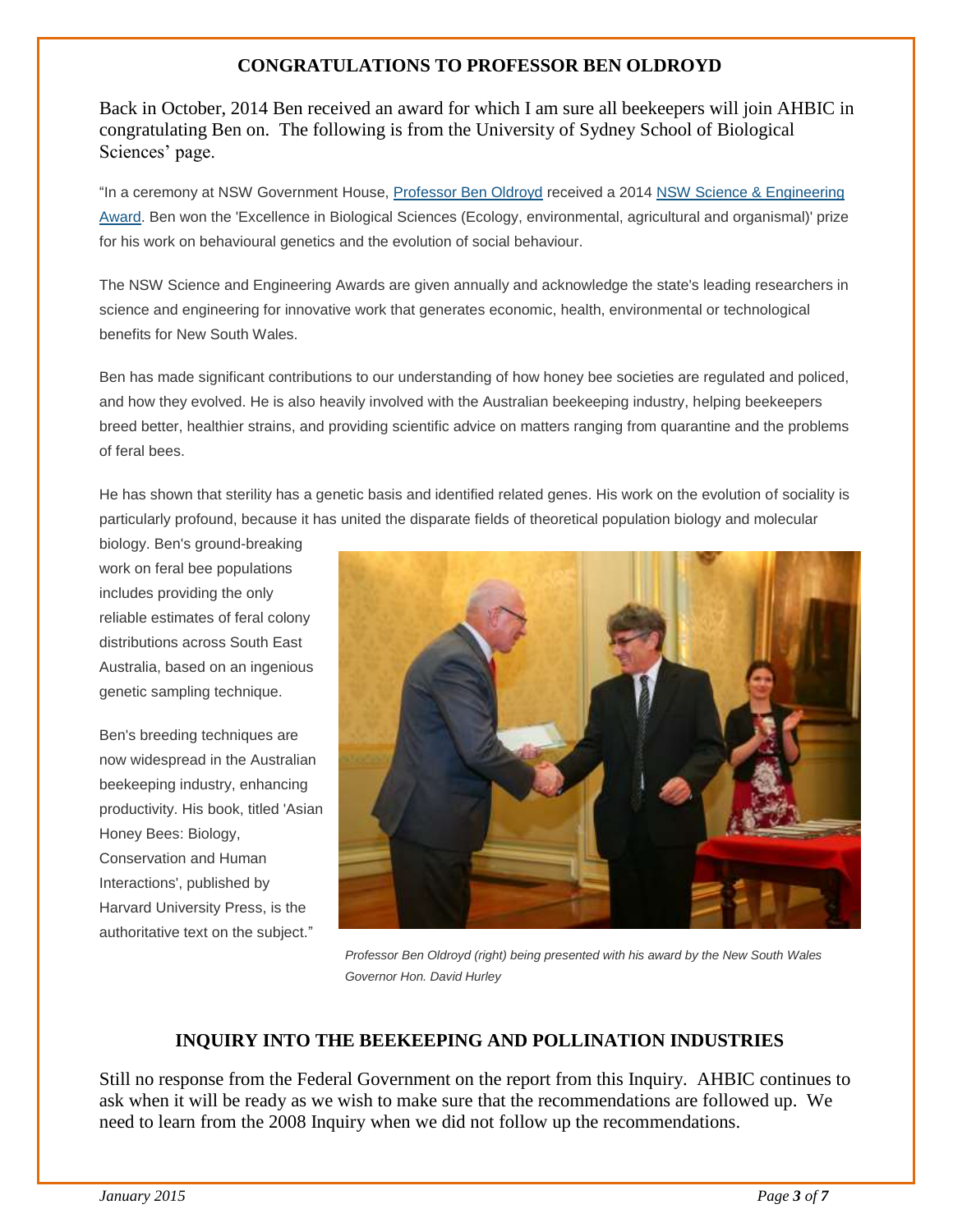#### **NEW EXECUTIVE OFFICER FOR WA**

Lucy Radzikowska resigned last year as the Executive Officer for the Western Australian Farmers Federation – Beekeepers Section. Lucy had been very efficient in that role and we wish her well for the future.

Maddison McNeil has now been appointed as the Executive Officer for the Beekeepers Section. We welcome Maddison to our industry. If you need to contact Maddison her email is [MaddisonMcNeil@wafarmers.org.au](mailto:MaddisonMcNeil@wafarmers.org.au)

#### **NEW CHEMICAL REGISTRATIONS**

**Application no.:** 61384<br> **Product name:** Pondu **Active constituent/s:**<br>**Applicant name: Applicant ACN:**<br>Summary of use

**Date of registration/approval:** 22 Dependent 2014 **Product registration no.:** 69664<br> **Label approval no.:** 69664/61384 **Label approval no.:** 

**Application no.:** 62881 **Active constituent/s:** <br> **Applicant name:** <br> **Applicant name:** <br> **Applicant name:** <br> **Altarm Austral Applicant ACN:** 

**Date of registration/approval:**  $22$  December 2014<br> **Product registration no.:** 70280 **Product registration no.:** 70280 Label approval no.:

**Application no.:** 200267<br> **Product name:** 200207<br>
2011

**Applicant ACN:**<br>Summary of variation:

**Date of variation:** 15 December 2014 **Label approval no.:** 

**Application no.:** 61126 **Active constituent/s:** 200 g/L fipronil **Applicant ACN:** N/A<br> **Summary of variation:** To complete the state of the state of the state of the state of the state of the SNA

**Label approval no.:** 66873/61126

Pondus Insecticide<br>480 q/L thiacloprid Cheminova Australia Pty Limited<br>110 199 169 For the control of various pests in pome and stone fruit<br>22 December 2014

**Maestro 200SC Insecticide Nufarm Australia Limited**<br>004 377 780 **Summary of use For the control of various insects pests in asparagus,** bananas, brassicas, cotton, forestry, ginger, wine grapes, potatoes, sorghum, sugarcane and swede

**Product name: Product name: Suprathion 400 EC Insecticide**<br> **Active constituent/s:** 400 a/l methidathion (an anti-**Active constituent/s:** 400 g/L methidathion (an anti-cholinesterase compound) **Applicant name:** Adama Australia Pty Limited To change the product name from 'FARMOZ SUPRATHION 400 EC INSECTICIDE' to 'SUPRATHION 400 EC INSECTICIDE'

**Product name:** Assurant 200 Insecticide **Applicant name:** Sherwood Chemicals Public Company Limited To change the product name from 'SHERWOOD FIPRONIL 200 INSECTICIDE' to 'ASSURANT 200 INSECTICIDE' and to add the use pattern for control of ants in turf situations **Date of variation: Date of variation: 16 December 2014**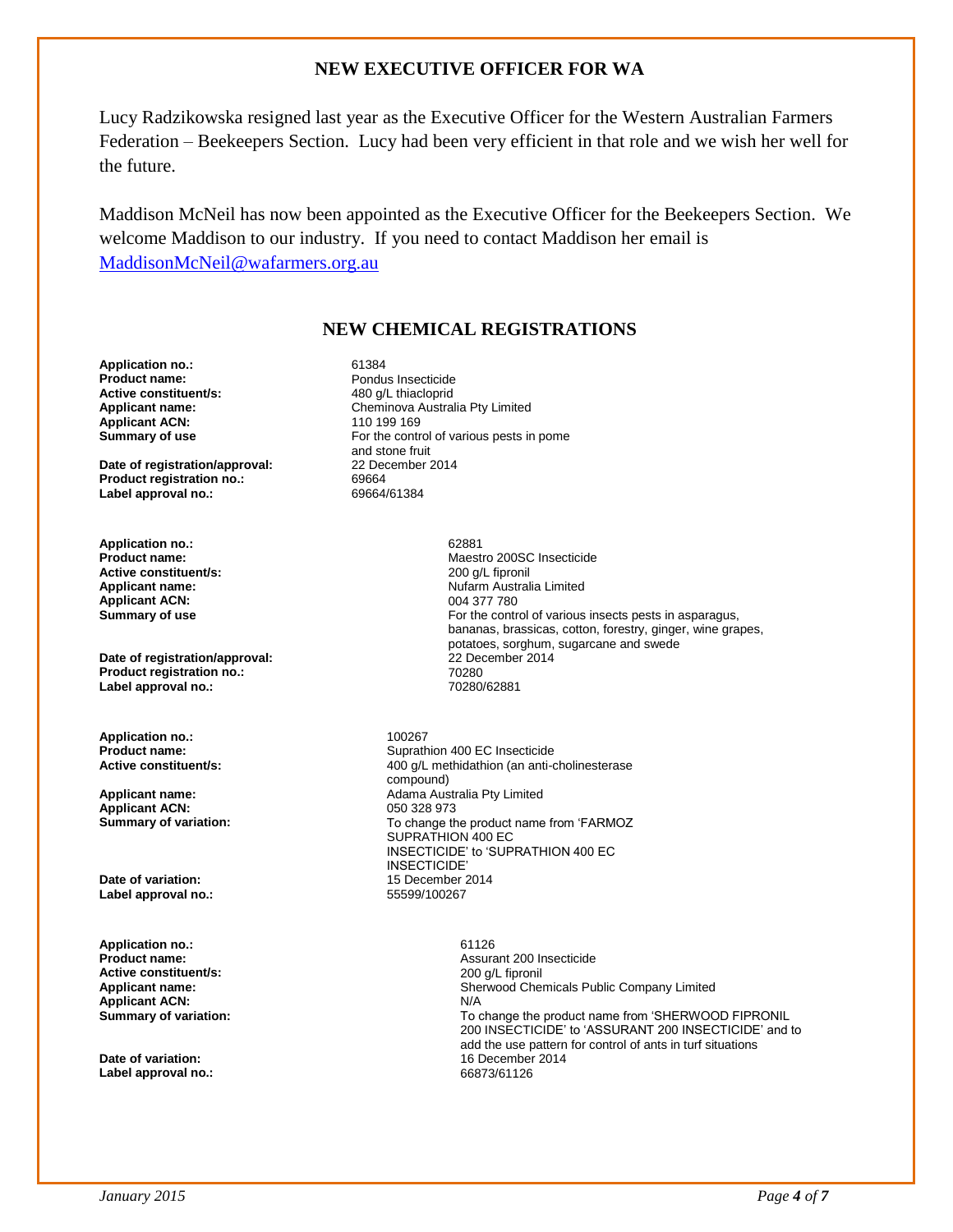**Application no.:** 101008<br> **Product name:** 201008 **Applicant ACN:**<br>Summary of variation:

**Application no.:** 100294<br>**Product name:** 2002/2012 2012 2022 **Active constituent/s:**<br>**Applicant name: Applicant ACN:**<br>**Summary of variation:** 

**Date of variation:** 22 December 2014 Label approval no.:

**Product name:** <br>**Adama PBO 800 Insecticide Synergist**<br>**Active constituent/s:** <br>**Active constituent/s:** <br>**Active constituent/s:** <br>**Active constituent/s: Active constituent/s:** <br>**Applicant name:** <br>**Adama Australia Pty Limite**<br>**Adama Australia Pty Limite** Adama Australia Pty Limited<br>050 328 973 To change the product name from 'Farmoz PBO 800 EC Insecticide Synergist', to 'Adama PBO 800 Insecticide Synergist' **Date of variation:** 17 December 2014

> Patron Insecticide<br>440 q/L burprofezin Cheminova Australia Pty Limited<br>110 199 169 To change the product name from 'CLAP INSECTICIDE' to 'PATRON INSECTICIDE'

**Application no.:** 58890 **Product name:** Cobalt Advanced Insecticide **Active constituent/s:** 300 g/L chlorpyrifos (an anticholinesterase compound), 15.4 g/L lambda-cyhalothrin **Applicant name:** Dow Agrosciences Australia Limited **Applicant ACN:** 003 771 659 **Summary of use** For control of certain pests in a range of broad acre crops **Date of registration/approval:** 12 January 2015 **Product registration no.:** 68678 **Label approval no.:** 68678/58890

#### **TURKISH HONEY**

I have heard back from the New South Wales Department for Health re our complaint against Garden Honey. They said:-

"I agree that this product cannot be called Honey based on the ingredients. As such, we will take appropriate measures to ensure that the product is either re-named or discontinued from supply in NSW."

When I received this I queried if it would apply to the product being sold in States other than NSW. The answer was:-

"As the importer, the Code requirements apply to all products they import, regardless of which state they on-supply."

So hopefully this product will be off the shelves. Please let me know if you see it anywhere. Also please keep your eyes open for any other products that do not conform to labelling.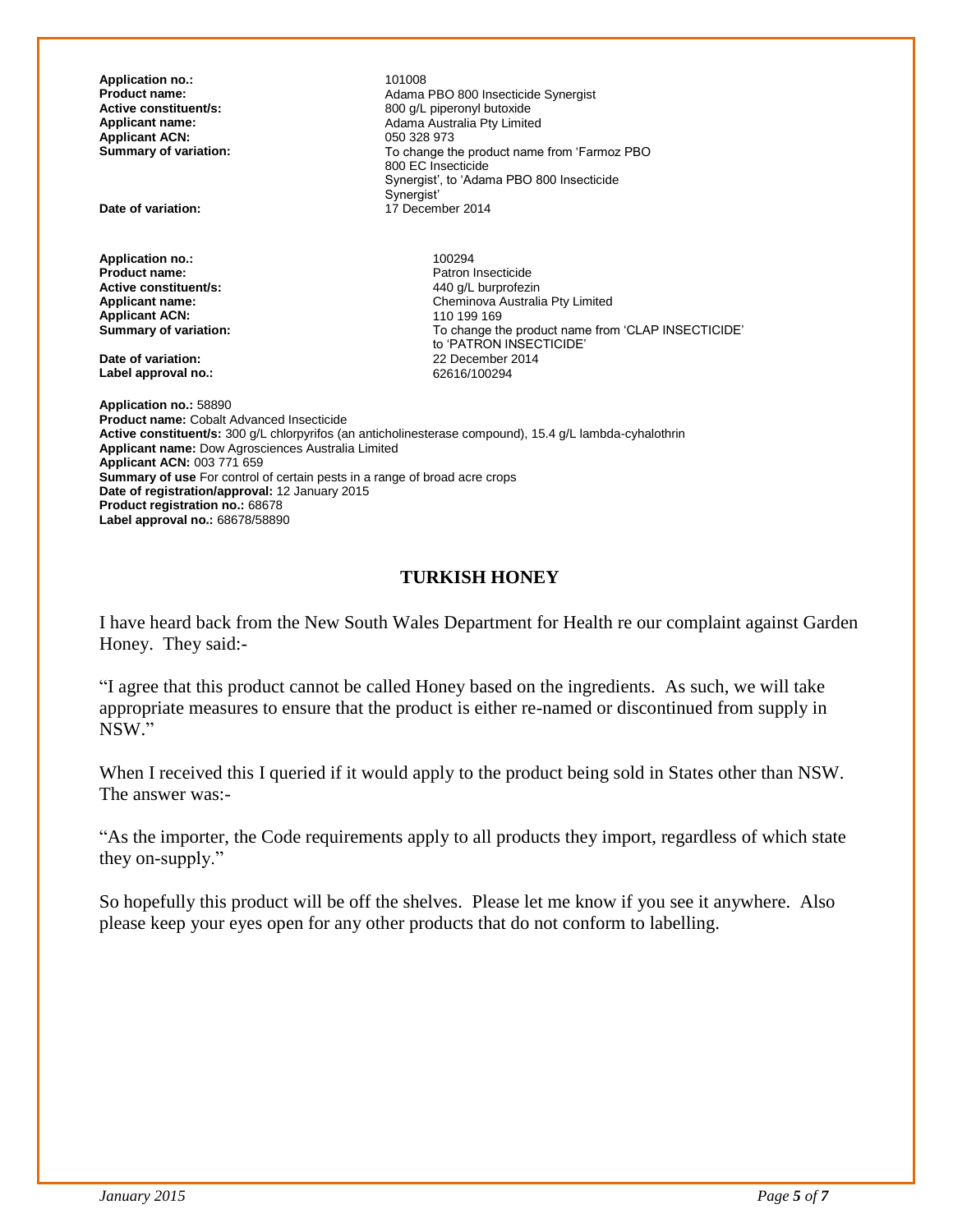#### **ANNUAL MEETINGS**

AHBIC will be holding its AGM on Saturday 4 July 2015 at the Penrith Panthers Leagues Club at Penrith. This will follow the NSWAA conference. More details on the AHBIC AGM later. Annual conferences for 2015 as I have them are:-

| Queensland Beekeepers Association            | 11 $&$ 12 June - Cleveland   |
|----------------------------------------------|------------------------------|
| New South Wales Apiarists Association        | $2 & 3$ July - Penrith       |
| <b>Tasmanian Beekeepers Association</b>      | 29 & 30 May - Smithton       |
| WA Farmers Federation - Beekeeping Section   | February                     |
| South Australian Apiarists Association       | 18 & 19 June - Nuriootpa     |
| Victorian Apiarists Association              | $10 \& 11$ June - Bairnsdale |
| Honey Packers and Marketers Association      | <b>TBA</b>                   |
| National Council of Pollination Associations | 2 July - Penrith             |
| Australian Queen Bee Breeders Association    | <b>TBA</b>                   |
| Australian Honey Bee Industry Council        | 4 July - Penrith             |

#### **BIOSECURITY BILL**

AHBIC has put in a submission to the Senate Committee Inquiring into this Biosecurity Bill.

#### **BEES AND HI-VIS CLOTHING**

I have had a query asking if bees are attracted to Hi- vis clothing, in particular the green/yellow and the orange. Also has anyone had any reactions to navy blue?

Please let me know if you have had any experiences.

#### **BEEKEEPERS INSPIRE FASHION DESIGN**

The last thing I imagine beekeepers would believe is that they can inspire fashion designs. This link was posted on a beekeeping chat page. Does this mean the price of veils goes up or can you have you own designer label veil??????

<http://tinyurl.com/kwo934q>

#### **AQBBG BREEDING PROGRAM**

AHBIC owns the Australian Queen Bee Breeding Program (AQBBG). It needs support from beekeepers to keep it going. With recent testing showing that the program has desirable genetic qualities in the form of the cleaning genes, beekeepers can avail themselves of breeding stock to raise their own queens. Go to<http://honeybee.org.au/programs/queen-bee-breeding/> to see the history of the evaluations that have been carried out over the years.